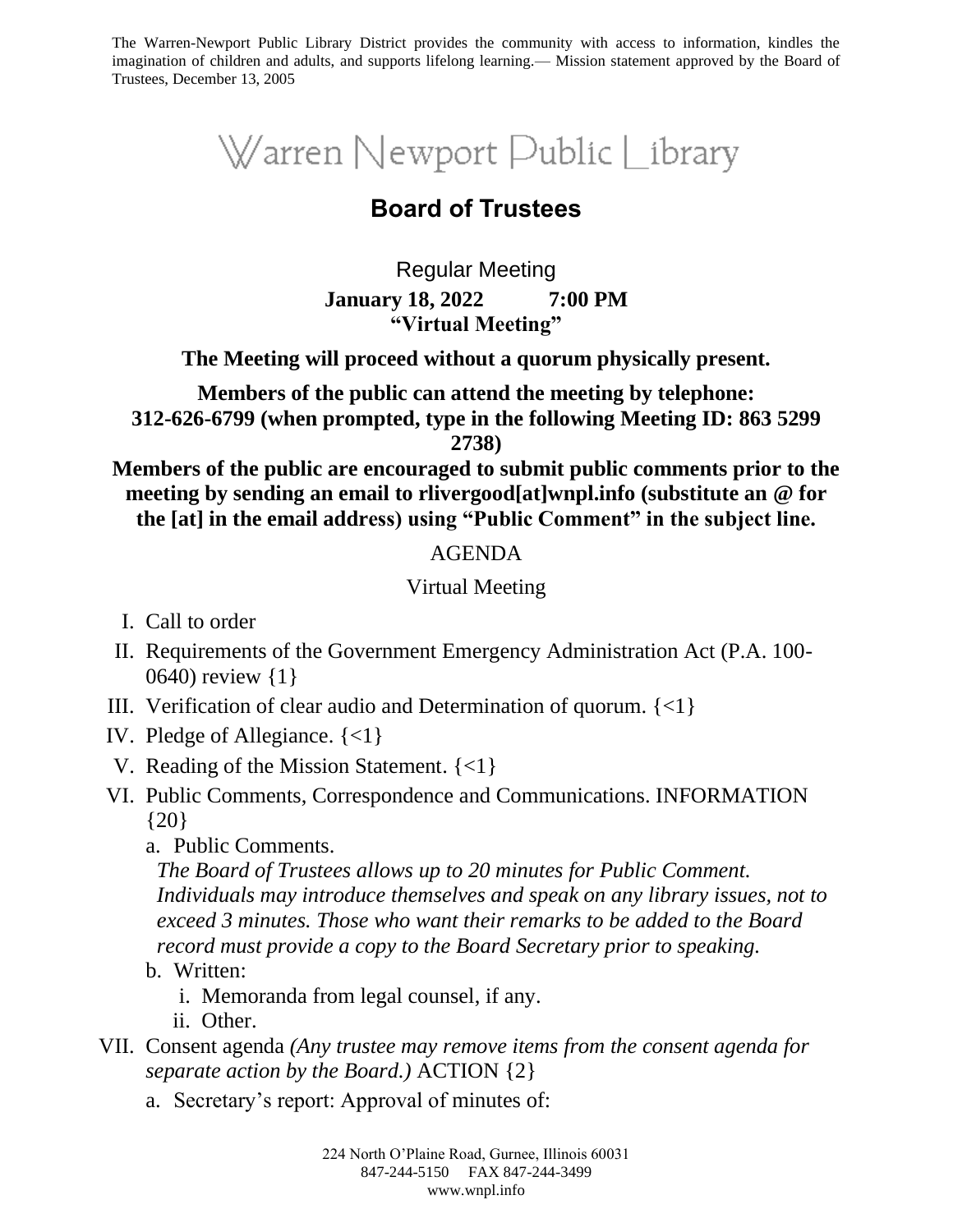- i. Regular Meeting December 14, 2021
- ii. Executive Session Minutes December 14, 2021, to remain closed to the public
- b. Approval of payrolls for December 2021
- c. Approval of bills payable for November 2021
- d. Patron Suggestions December 2021

MOTION: THAT THE CONSENT AGENDA BE APPROVED AS PRESENTED.

- VIII. Item(s) removed from consent agenda, if any. ACTION {5}
	- IX. Resolution 2021/2022-4 To Appoint a New Library Trustee. ACTION {5} MOTION: THAT RESOLUTION 2021/2022-4 TO APPOINT CELESTE FLORES TO FILL THE TRUSTEE VACANCY UNTIL THE NEXT REGULAR LIBRARY ELECTION IN APRIL 2023 BE APPROVE AS PRESENTED.
	- X. Swearing in of newly appointed trustee by the Secretary. ACTION {5}
	- XI. Recess for informal acknowledgement of incoming Trustee. ACTION {5} MOTION: TO ENTER INTO RECESS FOR FORMAL ACKOWLEDGEMENT OF INCOMING TRUSTEE.
- XII. Reconvene Regular Meeting. ACTION {<1}
- XIII. President's report. INFORMATION {1}
- XIV. Reports of other trustees. INFORMATION {5}
- XV. Executive Director's report January 2022. INFORMATION {5}
- XVI. Old business
	- a. Library operations and mask requirements update. INFORMATION {5}
	- b. Update on small library van lifecycle. INFORMATION {5}

c. Approval of Personnel Policy 3013 Library Card. ACTION {5} MOTION: THAT PERSONNEL POLICY 3013 LIBRARY CARD BE APPROVE AS PRESENTED.

d. Semi-annual review of Executive Session Minutes. INFORMATION AND POSSIBLE ACTION {5}

MOTION: THAT THE BOARD ACCEPT THE SEMI-ANNUAL REVIEW OF CLOSED EXECUTIVE SESSION MINUTES AS PRESENTED.

- XVII. New business
	- a. Approval of Board Roster. ACTION {2}

224 North O'Plaine Road, Gurnee, Illinois 60031 847-244-5150 FAX 847-244-3499 [www.wnpl.info](http://www.wnpl.info/)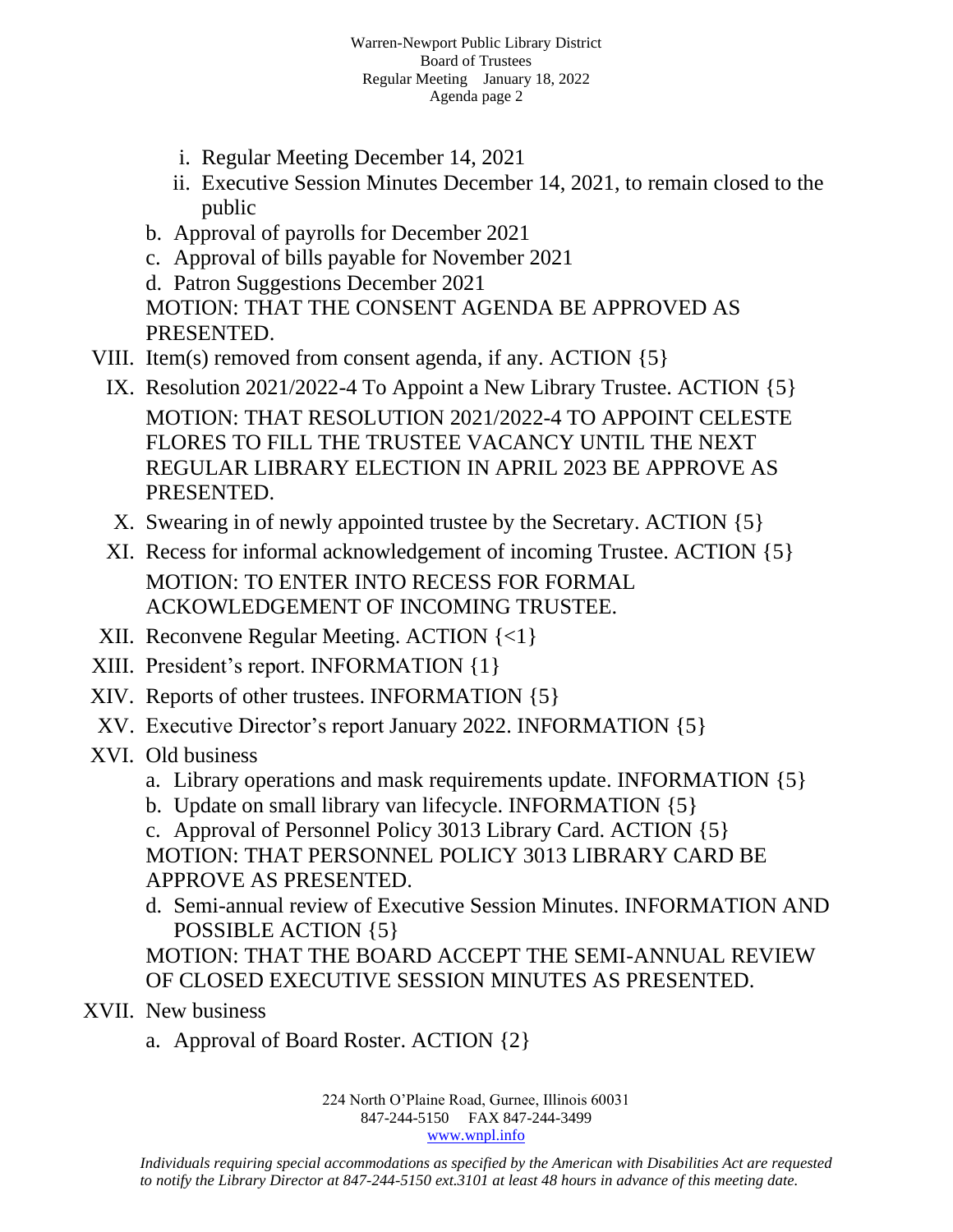MOTION: THAT THE BOARD RATIFY THE CURRENT BOARD ROSTER FOR FILLING.

b. Approval of Personnel Policy 503 Vaccinations. ACTION {15} MOTION: THAT PERSONNEL POLICY 503 VACCINATIONS BE APPROVED AS PRESENTED.

c. Resolution 2021/2022-5 Authorizing Temporary Allocation of Paid Sick Leave. INFORMATION AND POSSIBLE ACTION {5}

d. Approval of Board Policy 2040 Wage Scale. ACTION {2} MOTION: THAT BOARD POLICY 2040 WAGE SCALE BE APPROVED AS PRESENTED.

e. Approval of Board Policy 4030 FOIA. ACTION {2}

MOTION: THAT BOARD POLICY 4030 FOIA BE APPROVED AS PRESENTED.

f. Ordinance 2021/2022-7 Bond Levy Abatement. ACTION {5}

MOTION: THAT THE BOARD APPROVE ORDINANCE 2021/2022-7 BOND LEVY ABATEMENT AS PRESENTED.

g. Monthly financial report for November 2021. ACTION {5} MOTION: THAT THE BOARD APPROVE THE MONTHLY FINANCIAL REPORT FOR NOVEMBER 2021 AS PRESENTED.

h. FY 2022-2023 budget planning process timeline. INFORMATION {5}

- i. 2022 Board Self-evaluation and goals. INFORMATION AND POSSIBLE ACTION {5}
- j. Other potentially actionable items: Agenda items for February 2022 Regular Meeting. ACTION {5}
	- i. Board self-evaluation
	- ii. Other.

## XVIII. Public forum {15}

*The Board of Trustees allows up to 15 minutes for Public Forum. Individuals may introduce themselves and speak on any library issues, not to exceed 3 minutes. Those who want their remarks to be added to the Board record must provide a copy to the Board Secretary prior to speaking.*

### XIX. Announcements {5}

- a. By the chair:
	- i. Communications to the public

224 North O'Plaine Road, Gurnee, Illinois 60031 847-244-5150 FAX 847-244-3499 [www.wnpl.info](http://www.wnpl.info/)